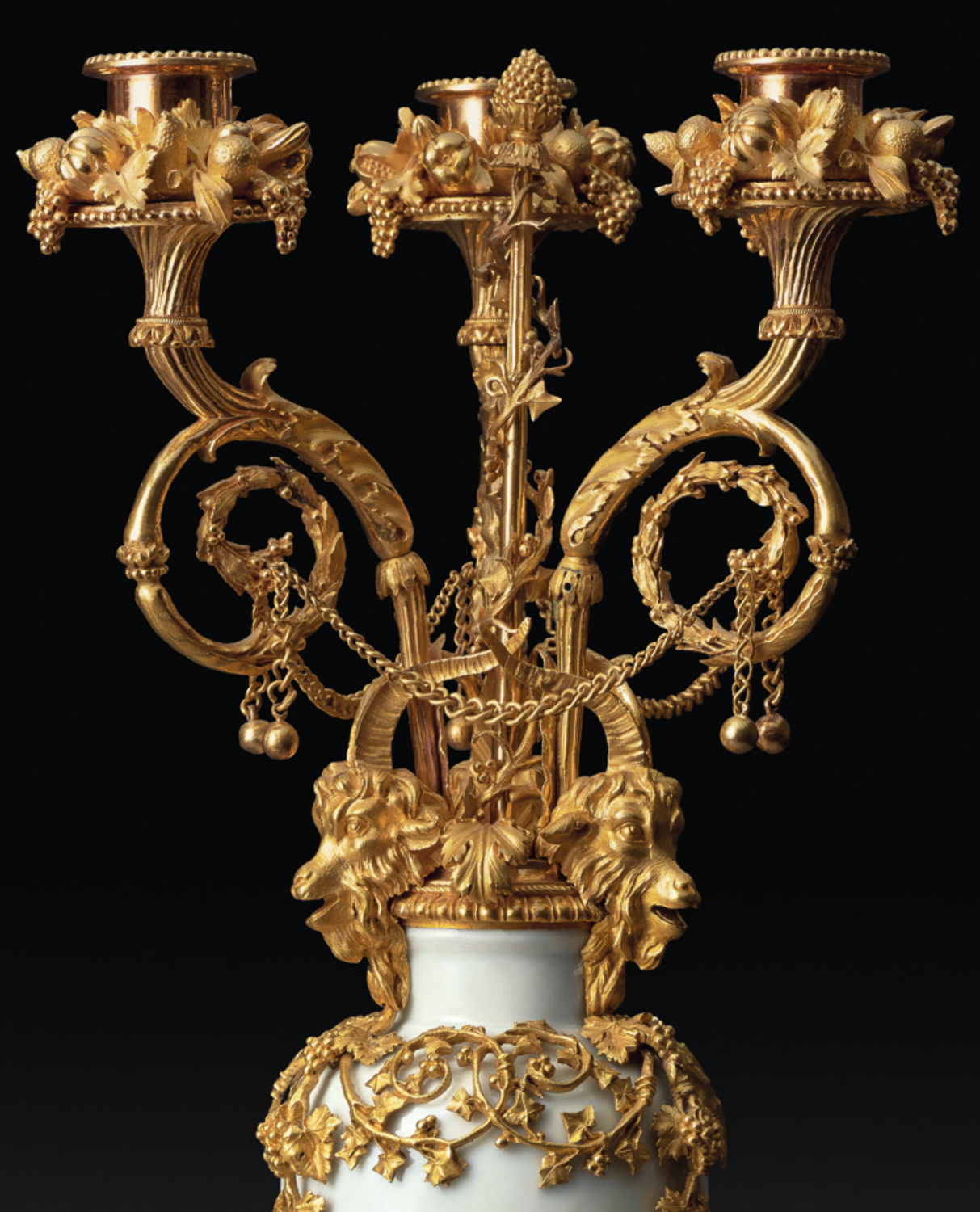# WHITE AND GOLD Pierre Gouthière's Candelabras for the Duke of Aumont

## Charlotte Vignon

Louis-Marie-Victor-Augustin d'Aumont de Rochebaron, the Duke of Aumont (1709–1782), created an important collection that was much admired in France and abroad, but he was an unusual collector for his time.<sup>1</sup> Instead of paintings, sculpture, and antiquities, he collected vases, furniture, columns in rare stones, porcelain, and other objets d'art. He kept many of the pieces he acquired intact, but, in a few instances, he commissioned the architect François-Joseph Bélanger (1744–1818) to design bases or mounts for them, these to be made in gilt bronze by the great chaser and gilder Pierre Gouthière (1732–1813). When the duke died, in 1782, his collection was sold at auction. A catalogue of these "precious works"—organized into 447 lots—was written by the painter Alexandre-Joseph Paillet (1743–1814) and by Philippe-François Julliot (1755–1836), a *marchand-mercier* (dealer in luxury furniture and objets d'art). In their introduction, the two experts describe the duke's collection as "the most precious collection that an inherent taste, guided by the Enlightenment and the works of the most distinguished artists, has shaped in a long time."2 Lot 148 is described as follows:

Two oblong urns of old white Saxony [porcelain], holding a threebranch candelabra, each arm with foliate scrolls and cornucopia ornamented with fruits, used as drip pans, and other ornaments; these two urns are decorated with a border of gadroons, three scrolling ram's heads, ivy swags, vine leaves with grapes and projecting feet, [which have] bracket decoration and supports in the form of double deer's feet in matte gilt bronze. G. Height 16 *pouces*. 3

Fig. 1 Detail of Pair of Candelabras with Mounts by Pierre Gouthière 1782 Hard-paste porcelain and gilt bronze,  $17\frac{1}{8} \times 6\frac{7}{8} \times 6\frac{7}{8}$  in. The Frick Collection; Gift of Sidney R. Knafel, 2016 (2016.6.01)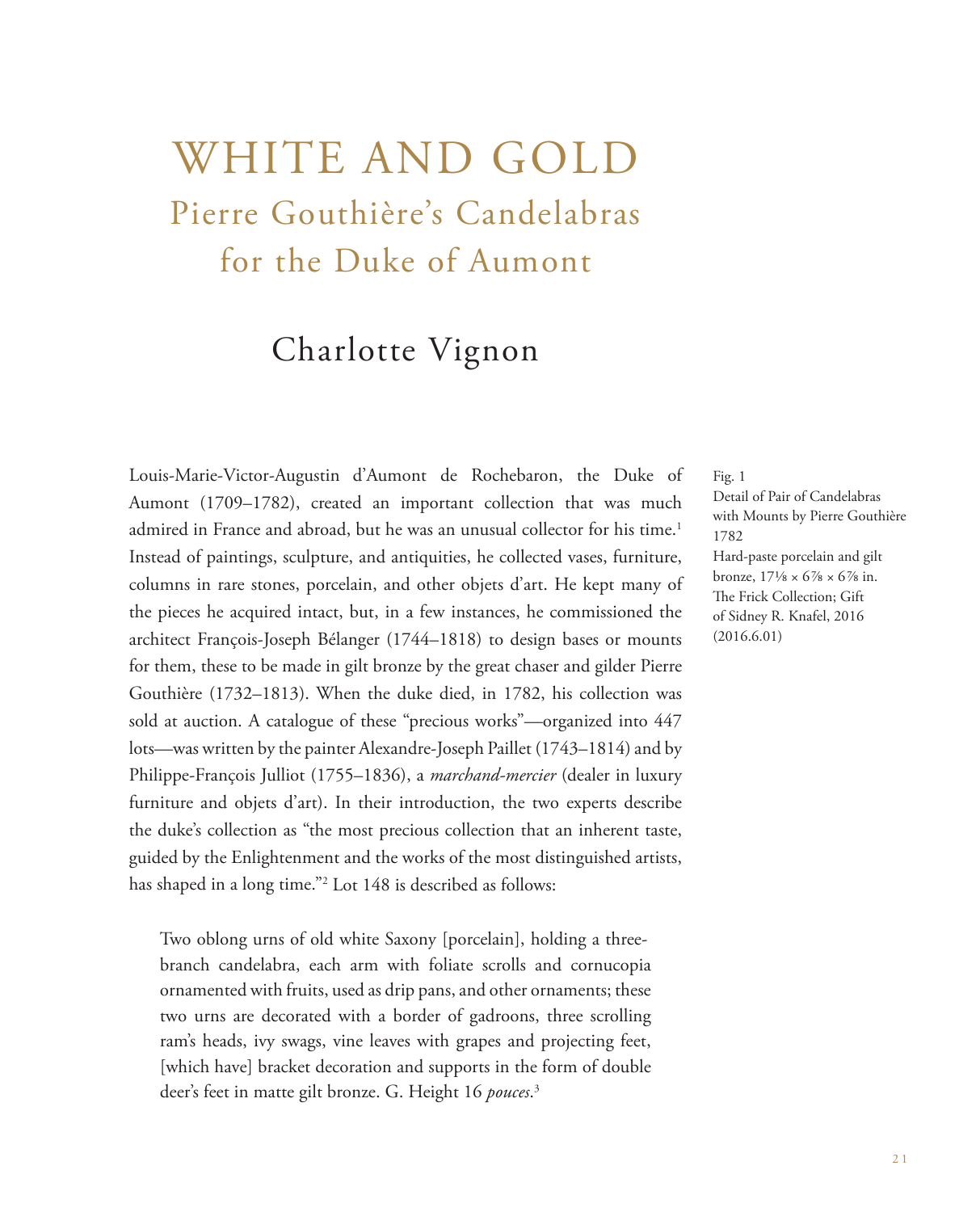The description by Julliot and Paillet—which was not accompanied by an illustration—indicates that the objects were candelabras made of Meissen porcelain and three-branched gilt-bronze ornaments composed of arabesques, ram's heads, and cornucopias full of fruit. At a height of 16 *pouces* each, or about 171⁄8 inches, the candelabras were relatively small (fig. 1 and frontispiece). We also know that the gilt-bronze mounts were by Gouthière because Julliot and Paillet explain that works by Gouthière are identified by the letter "G" at the end of the entries.4 Acquired at the sale by Aumont's son, Louis-Alexandre-Céleste, Duke of Villequier (1736–1814), the candelabras have spent the last two and a half centuries in private collections. In the last forty years, they have been sold twice at auction—first in Paris in 1974 and then in London in 2008.5 Neither of the sale catalogues mentions their illustrious eighteenthcentury provenance as part of Aumont's collection or the attribution of the mounts to Gouthière. The candelabras were "rediscovered"—and ultimately acquired by The Frick Collection—and their provenance recognized in 2016, during the preparation of *Pierre Gouthière: Virtuoso Gilder at the French Court*, a monographic exhibition organized by the Frick.<sup>6</sup>

The story of the genesis of this exquisite pair of candelabras is a window onto the life and culture of the French aristocracy a few years before it fell in 1789 with the capture of the Bastille and the beginning of the revolution. It also offers unique insight into the practice of adding lavish gilt-bronze mounts onto European and East Asian porcelain, modifications that altered both their original meaning and function.

**The White Porcelain Vases: A Journey in Early Eighteenth-Century Saxony** The two white vases transformed into a pair of exquisite candelabras by Pierre Gouthière presented a puzzle to be solved (fig. 2). In the eighteenth century, gilt-bronze mounts were made to fit the vases and not vice versa. Therefore, the vases existed before the conception of the candelabras, which dates to sometime in the early 1780s. They were integrated into the design of the objects before becoming the support for, and offering a striking contrast with, the ornamented three-branch candelabras in gilt bronze beautifully chased and gilded by Gouthière. The initiative for their transformation likely came from the Duke of Aumont—the owner of the vases and, ultimately, of the candelabras—or his architect, François-Joseph Bélanger, who designed many of Aumont's objets d'art. How much did Aumont, Bélanger, and Gouthière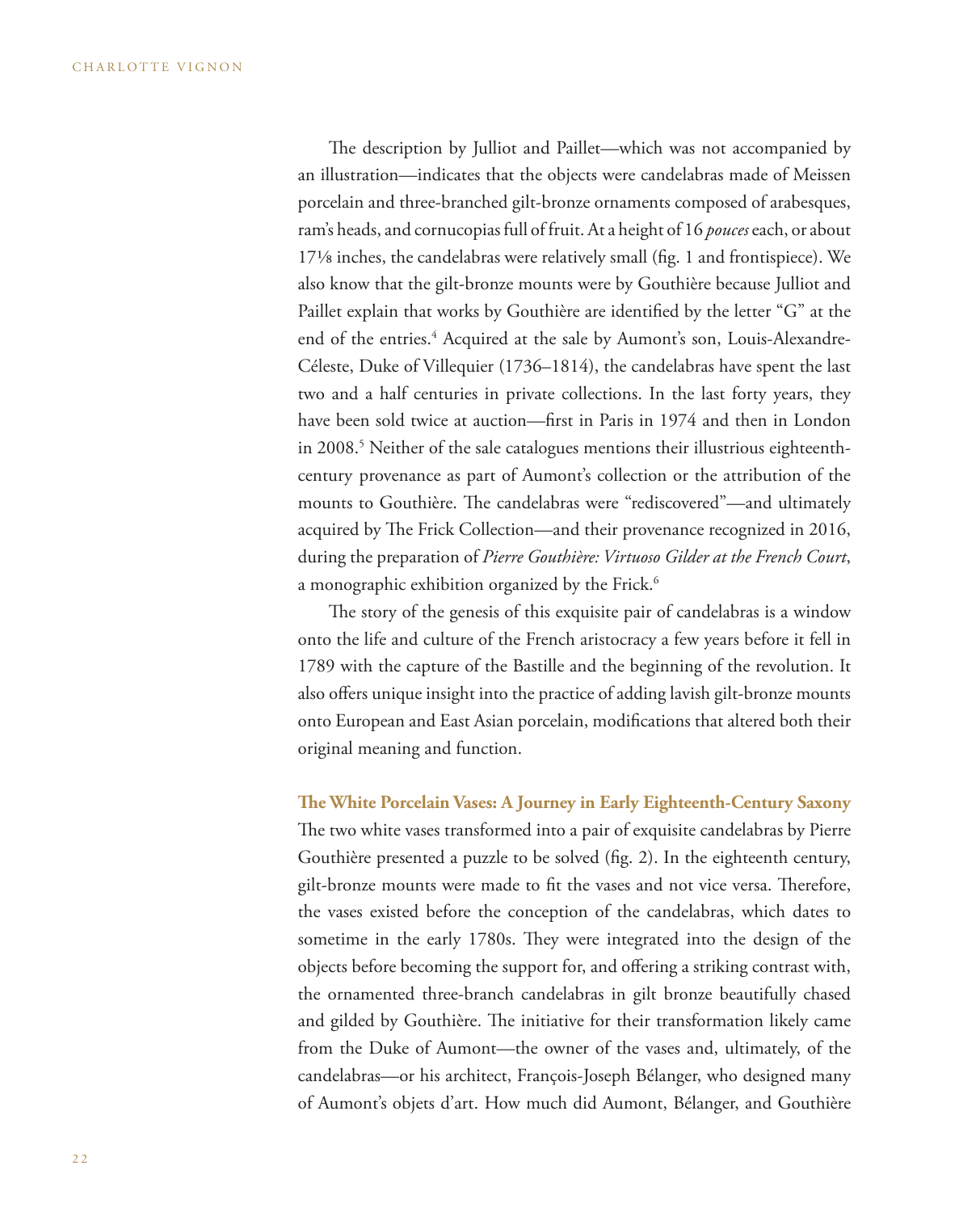

Fig. 2 *Left*, Vase detached from its giltbronze mount (frontispiece, *left*) German, Meissen manufactory ca. 1713–22 77∕8 × 37∕16 in. *Right*, Vase detached from its giltbronze mount (frontispiece, *right*) Probably French, Samson manufactory, ca. 1880–1900 73∕4 × 31∕2 in.

know about these vases? Did they believe them to be valuable and therefore suitable for extraordinary mounts, or did they instead view them as relatively common wares that could be enhanced with gilt garniture?

### *"Old white porcelain from Japan" and "old white from Saxony": Issues of Connoisseurship in Eighteenth-Century France*

Gouthière was still working on the gilt-bronze mounts for the candelabras when Aumont died on April 14, 1782.<sup>7</sup> For this reason, they do not appear in the inventory of the duke's belongings that was prepared by Julliot and Paillet.<sup>8</sup> Instead, they were appraised by the casters François Rémond and Jean-Claude-Thomas Chambellan Duplessis, who focused on the gilt-bronze mounts, referring to the vases simply as "old white" (*ancien blanc*).9 In the sale catalogue Julliot and Paillet prepared for the duke's collection, they are called "old white from Saxony" (*ancien blanc de Saxe*)—meaning Meissen porcelain—but are placed in the section titled "old white porcelain from Japan" (*porcelaines d'ancien blanc du Japon*).10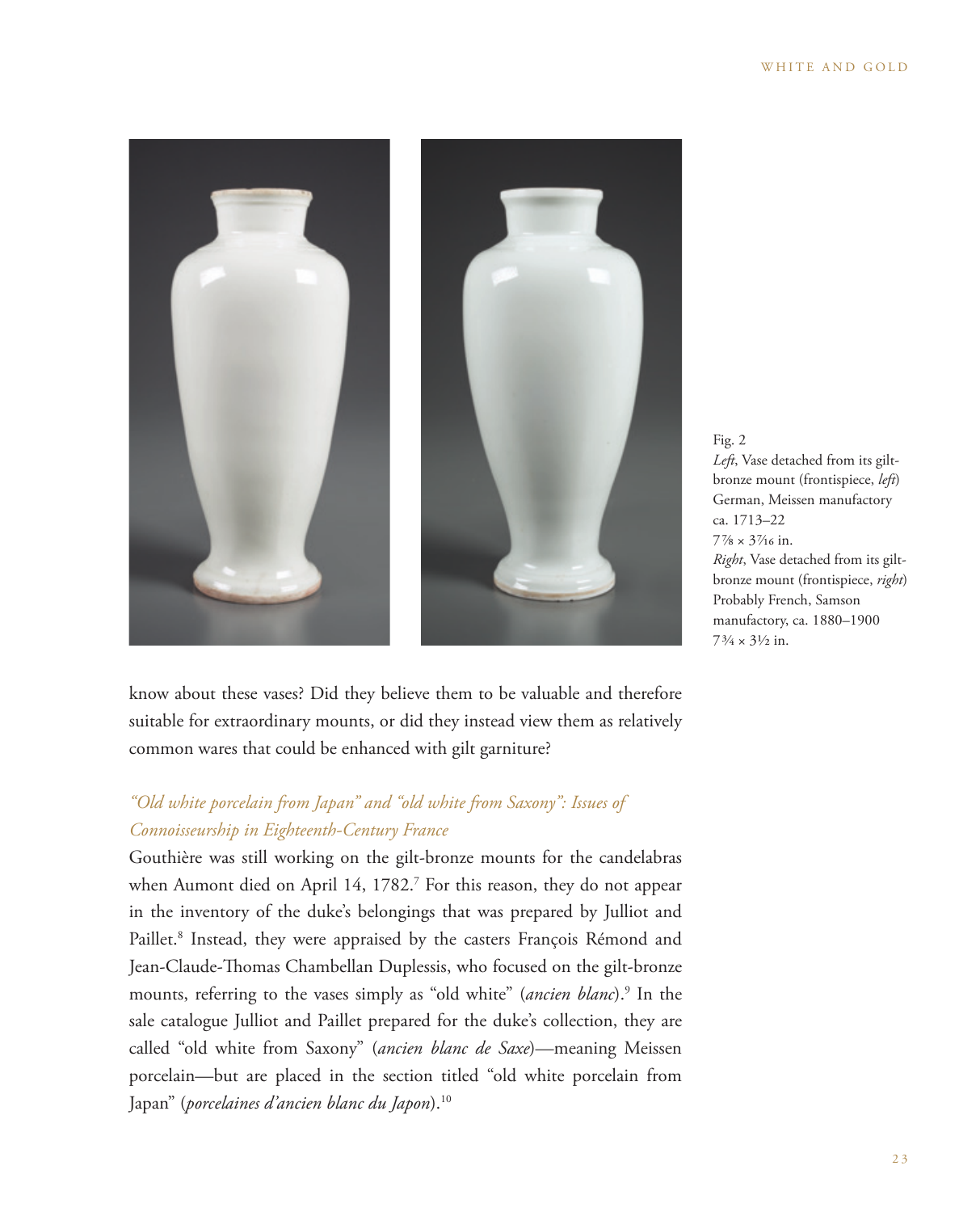With the volume and variety of East Asian porcelain pieces that had reached France by the second half of the eighteenth century, connoisseurs, collectors, and experts began to classify them, but their loose categories led to many mistakes.11 In his *Histoire philosophique et politique des établissements et du commerce des Européens dans les deux Indes* (Political and Philosophical History of European Trade and Trading Companies in the West and East Indies), published in three editions between 1770 and 1780, the Abbé Guillaume Thomas Raynal (1736–1796) explained that "connoisseurs divide Asian porcelain into six categories: the so-called 'trouted' porcelain, old white [porcelain], porcelain from Japan, porcelain from China, Chinesestyle Japanese porcelain, and Indian porcelain."12 He noted, however, "All these designations are determined more by an expert eye than by any specific characteristic."13 According to Raynal:

Old white [porcelain] is definitely of great beauty; whether one observes the sheen of its glaze, or the biscuit. This type of porcelain is precious, quite rare and of little use. The paste is very slight, and one can only make small vases or figures, and small pagodas, which are suited to this flaw. They are sold as porcelain from Japan, even though some, very beautiful, are certainly made in China.<sup>14</sup>

The porcelain pieces that Raynal and his contemporaries considered "old white [porcelain] from Japan" were, in fact, made in Dehua in China and exported in large quantity to Japan before reaching Europe. They are known in France as *blanc de Chine* (white from China) (figs. 3, 8, 14–16). Raynal later wrote that identifying the origin of a piece of porcelain as China or Japan was difficult and quite subjective, depending more on the quality of the piece than on where it was made, adding, however, that "anything that is called porcelain from Japan is always porcelain of great beauty."15

The reason the small white vases described as "old white" and "old white from Saxony" were classified as "old white porcelain from Japan" in the 1782 Aumont catalogue can be understood from a catalogue written in 1767. It was published for the sale of the collection of Jean de Jullienne (1686–1766), director of the royal Gobelins manufactory and one of the great eighteenthcentury art collectors,<sup>16</sup> and was authored by Philippe-François Julliot's father, Claude-François Julliot, a prominent *marchand-mercier.* The catalogue served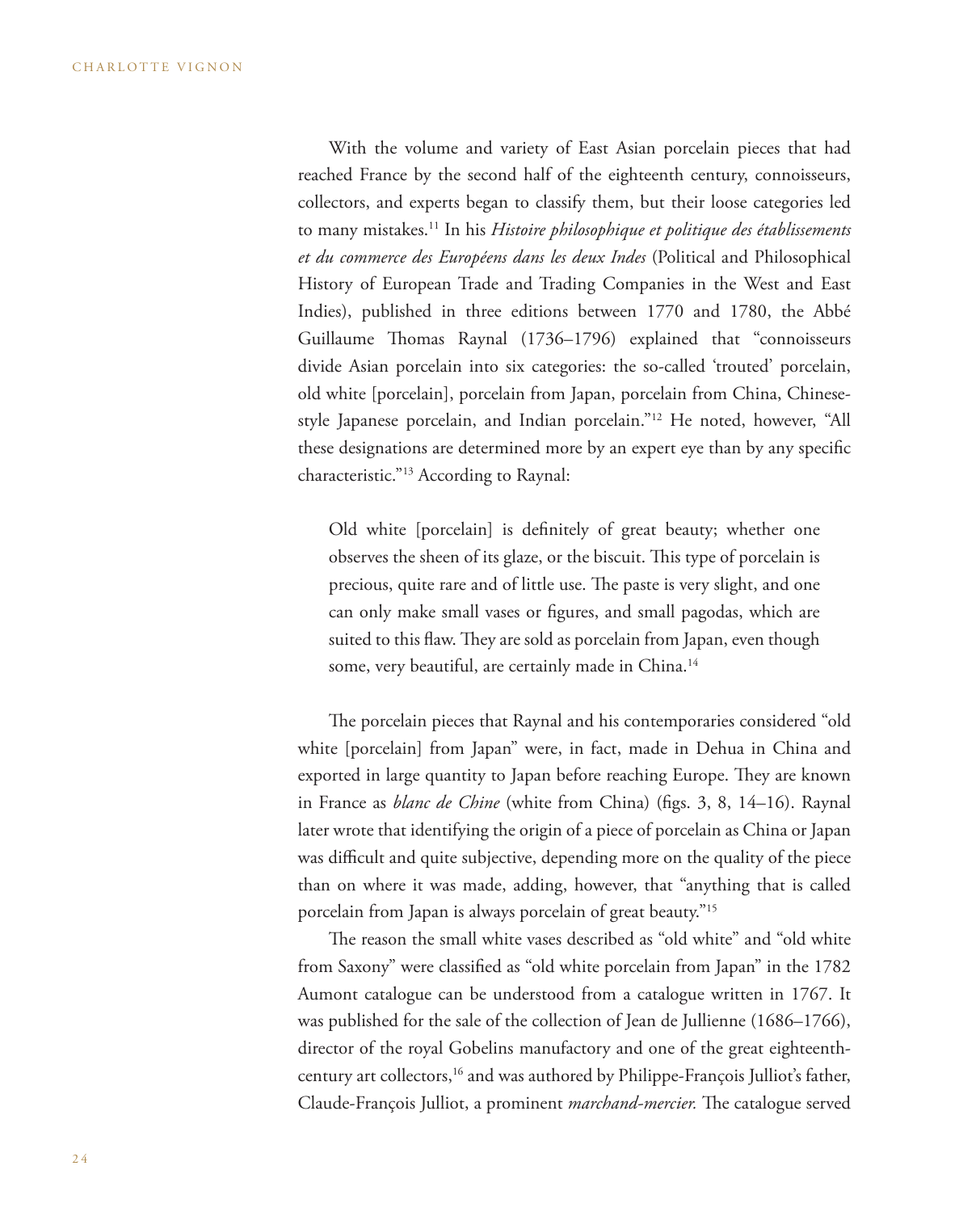#### WHITE AND GOLD



Fig. 3 Figure of Guanyin Chinese, Dehua, ca. 1675–1725 Hard-paste porcelain  $17\frac{1}{2} \times 4\frac{3}{4} \times 4\frac{1}{4}$  in. Porzellansammlung, Staatliche Kunstsammlungen Dresden (PO 8638)

Fig. 4 Figure of Guanyin German, Meissen manufactory 1713–25 Hard-paste porcelain 145⁄8 × 37⁄8 in. Porzellansammlung, Staatliche Kunstsammlungen Dresden (PE 2188)

as a model for later auction catalogues, including the one for the Duke of Aumont's collection, written by his son. In 1767, Claude-François wrote that "the taste for old white porcelain from Japan (i.e., *blanc de Chine*) enticed several manufactories to attempt to imitate it."<sup>17</sup> Although he felt that the European manufactories failed to "ever reach the beauty, the fine and soft grain of that porcelain," he included their productions in the section of East Asian white porcelain of the Jullienne catalogue, and his son did the same in the Aumont catalogue.18 In addition to pieces made in hard-paste porcelain at the Meissen manufactory (founded in 1710, near Dresden, in modern Germany [fig. 4]), Julliot also included pieces in soft-paste porcelain made since the early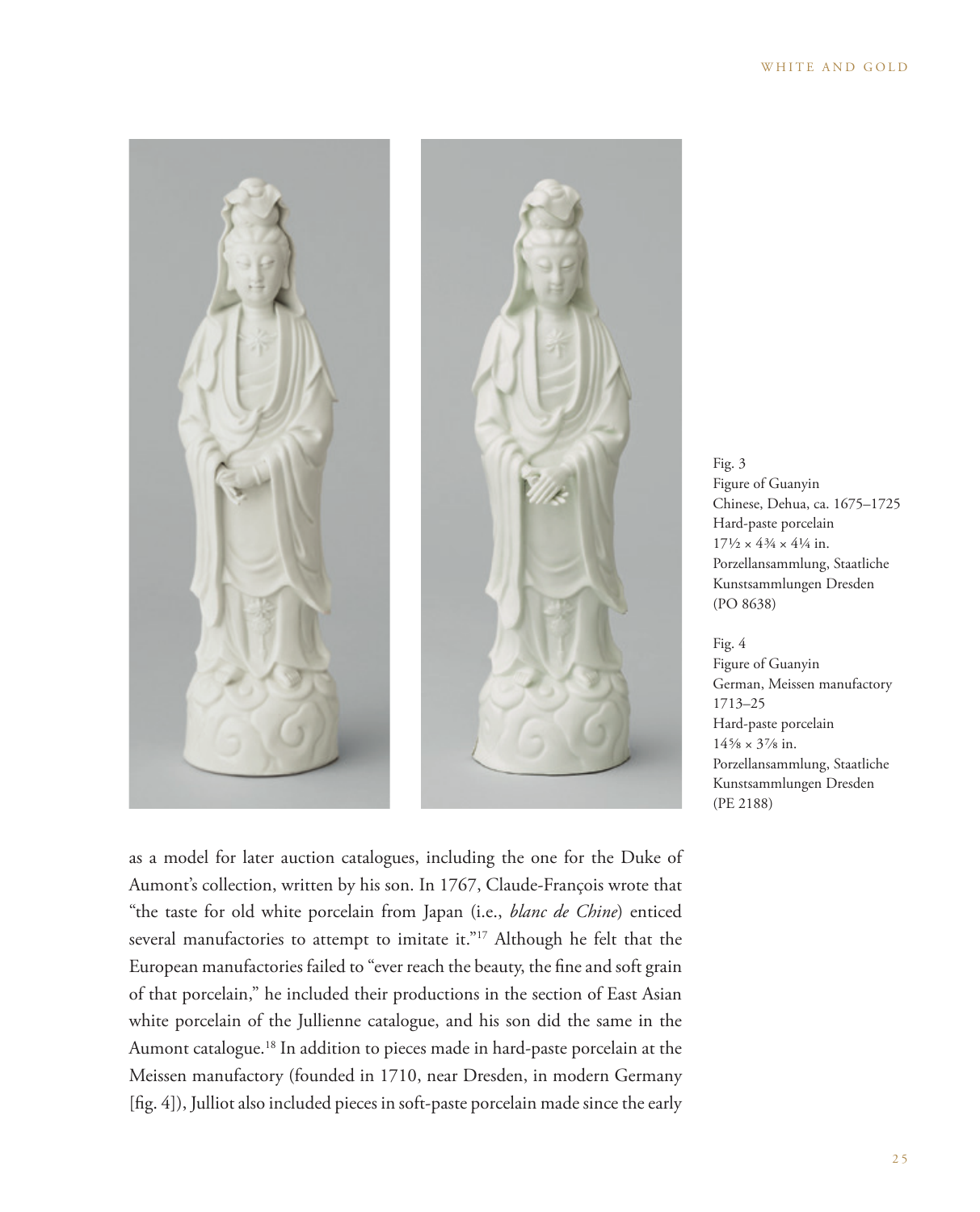eighteenth century in France at the manufactories of Mennecy, Saint-Cloud (fig. 5), Chantilly, Vincennes, and later at Sèvres. Soft-paste porcelain—also known as artificial porcelain—was made without kaolin, the white substance essential for the production of true Asian-type hard-paste porcelain. Because of its composition—which included a mixture of fine white clay and ground glass—soft-paste porcelain cannot withstand a temperature above 1100°C without cracking. Therefore, pieces in soft-paste porcelain are white but not translucent and never fully vitrified like hard-paste porcelain fired at the high temperatures of 1250–1400°C.

Julliot's harsh judgment of the production of European manufactories, especially at Meissen, was not, however, shared by all French experts. By the mid-eighteenth century, some of them had begun to consider Meissen porcelain decorated in the Kakiemon style superior to the Japanese porcelain that it imitated; others admitted that Meissen porcelain could pass for "old porcelains" (*anciennes porcelaines*, i.e., East Asian porcelain).<sup>19</sup> By the 1770s, they had all begun to change their thinking about the porcelain made at the Meissen manufactory, which had, in the sixty years since its founding in 1710, produced many pieces in a wide range of styles. Pierre Remy, another important *marchand-mercier*, wrote about lot 797 in the catalogue of the collection of Blondel de Gagny sold in 1776: "Two faceted urns of Saxon porcelain, imitating old porcelain. These two pieces . . . are remarkable for the beauty of the paste and the beautiful colors."20 These were sold for 420 *livres*, which was equivalent to the annual salary of a craftsman at the time. Julliot's description, in 1782, of the Frick's two small vases as "old white from Saxony" communicated to prospective buyers at the Aumont sale that such vases were no longer produced at the Meissen manufactory and were therefore rare and more difficult to acquire. By associating them with fine and rare East Asian porcelain "from Japan," Julliot probably knew that they were unusual examples of Böttger porcelain, the earliest examples of Asian-type porcelain produced at the Meissen manufactory about 1713–20.

#### *"Böttger Porcelain" and the Discovery of Porcelain in Europe*

The story of the production of porcelain in Europe is a tale of passion and obsession, ambition and pride, persistence, and some good fortune. Before it was manufactured in Europe in the first quarter of the eighteenth century, porcelain was not only admired for its rarity and beauty but was also intriguing